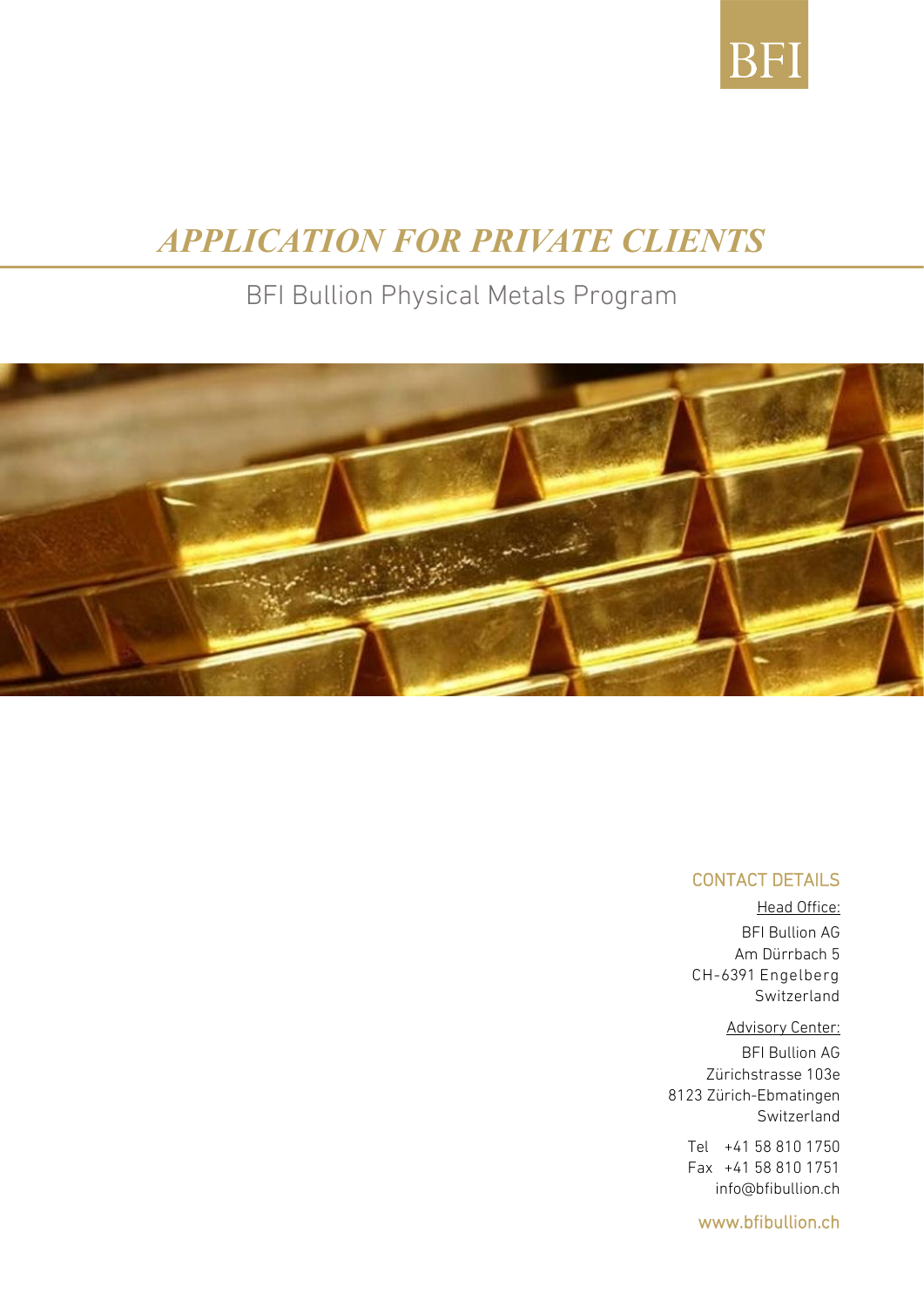

### *1. GENERAL CLIENT INFORMATION*

| <b>Application Type</b>                                                                                                                                   | Single Individual Application                  | Joint Application                                                                                                                                                                                                              |                                                                                                                         |  |  |
|-----------------------------------------------------------------------------------------------------------------------------------------------------------|------------------------------------------------|--------------------------------------------------------------------------------------------------------------------------------------------------------------------------------------------------------------------------------|-------------------------------------------------------------------------------------------------------------------------|--|--|
| I learned about BFI Bullion from:<br><u> 1989 - Johann John Stone, markin film yn y brening yn y brening yn y brening yn y brening y brening yn y bre</u> |                                                |                                                                                                                                                                                                                                |                                                                                                                         |  |  |
| <b>PRIMARY APPLICANT</b>                                                                                                                                  |                                                |                                                                                                                                                                                                                                |                                                                                                                         |  |  |
| 1.1 Personal Details                                                                                                                                      |                                                |                                                                                                                                                                                                                                |                                                                                                                         |  |  |
| Last Name:                                                                                                                                                |                                                |                                                                                                                                                                                                                                |                                                                                                                         |  |  |
| First Name:                                                                                                                                               |                                                |                                                                                                                                                                                                                                |                                                                                                                         |  |  |
| Residential Address:                                                                                                                                      |                                                | <u> 2000 - Jan James James Barbara, poeta estas política estas políticas de la propia de la propia de la propia d</u>                                                                                                          |                                                                                                                         |  |  |
|                                                                                                                                                           |                                                | Zip / Postcode: ___________ City/State: _____________________________Country: ___________________________                                                                                                                      |                                                                                                                         |  |  |
| Home telephone:                                                                                                                                           | Business telephone:                            |                                                                                                                                                                                                                                | <u> 1980 - Jan Samuel Barbara, político establecera e a seu altre de la propia de la propia de la propia de la p</u>    |  |  |
| Mobile telephone:                                                                                                                                         | Email Address:                                 |                                                                                                                                                                                                                                |                                                                                                                         |  |  |
| Identification documents included:                                                                                                                        |                                                |                                                                                                                                                                                                                                |                                                                                                                         |  |  |
|                                                                                                                                                           |                                                | Notarized copy of a valid passport or Identity Card (notarization not older than 6 months)                                                                                                                                     |                                                                                                                         |  |  |
|                                                                                                                                                           |                                                |                                                                                                                                                                                                                                |                                                                                                                         |  |  |
|                                                                                                                                                           | Current utility bill (not older than 3 months) |                                                                                                                                                                                                                                |                                                                                                                         |  |  |
| Subscription to:                                                                                                                                          | Webinars<br>Blog                               | Quarterly Newsletter                                                                                                                                                                                                           | <b>Special Reports</b>                                                                                                  |  |  |
| <b>SECONDARY APPLICANT</b>                                                                                                                                |                                                |                                                                                                                                                                                                                                |                                                                                                                         |  |  |
|                                                                                                                                                           |                                                |                                                                                                                                                                                                                                |                                                                                                                         |  |  |
| 1.2 Personal Details                                                                                                                                      |                                                |                                                                                                                                                                                                                                |                                                                                                                         |  |  |
| Last Name:                                                                                                                                                |                                                |                                                                                                                                                                                                                                |                                                                                                                         |  |  |
| First Name:                                                                                                                                               |                                                |                                                                                                                                                                                                                                |                                                                                                                         |  |  |
| <b>Residential Address:</b>                                                                                                                               |                                                | the control of the control of the control of the control of the control of the control of the control of the control of the control of the control of the control of the control of the control of the control of the control  |                                                                                                                         |  |  |
| Zip / Postcode:                                                                                                                                           |                                                | City/State: 2000 City/State: 2000 Country: 2000 Country: 2000 Country: 2000 Country: 2000 Country: 2000 Country: 2000 Country: 2000 Country: 2000 Country: 2000 Country: 2000 Country: 2000 Country: 2000 Country: 2000 Countr |                                                                                                                         |  |  |
| Home telephone:                                                                                                                                           |                                                |                                                                                                                                                                                                                                | <u> 1989 - Johann Stoff, deutscher Stoffen und der Stoffen und der Stoffen und der Stoffen und der Stoffen und der </u> |  |  |
| Mobile telephone:                                                                                                                                         |                                                |                                                                                                                                                                                                                                |                                                                                                                         |  |  |
| Identification documents included:                                                                                                                        |                                                |                                                                                                                                                                                                                                |                                                                                                                         |  |  |
| Notarized copy of a valid passport or Identity Card (notarization not older than 6 months)                                                                |                                                |                                                                                                                                                                                                                                |                                                                                                                         |  |  |
|                                                                                                                                                           | Current utility bill (not older than 3 months) |                                                                                                                                                                                                                                |                                                                                                                         |  |  |
| Subscription to:                                                                                                                                          | Webinars<br>Blog                               | Quarterly Newsletter                                                                                                                                                                                                           | <b>Special Reports</b>                                                                                                  |  |  |
|                                                                                                                                                           |                                                | Please contact BFI Bullion if you wish to have more than two owners on the account.                                                                                                                                            |                                                                                                                         |  |  |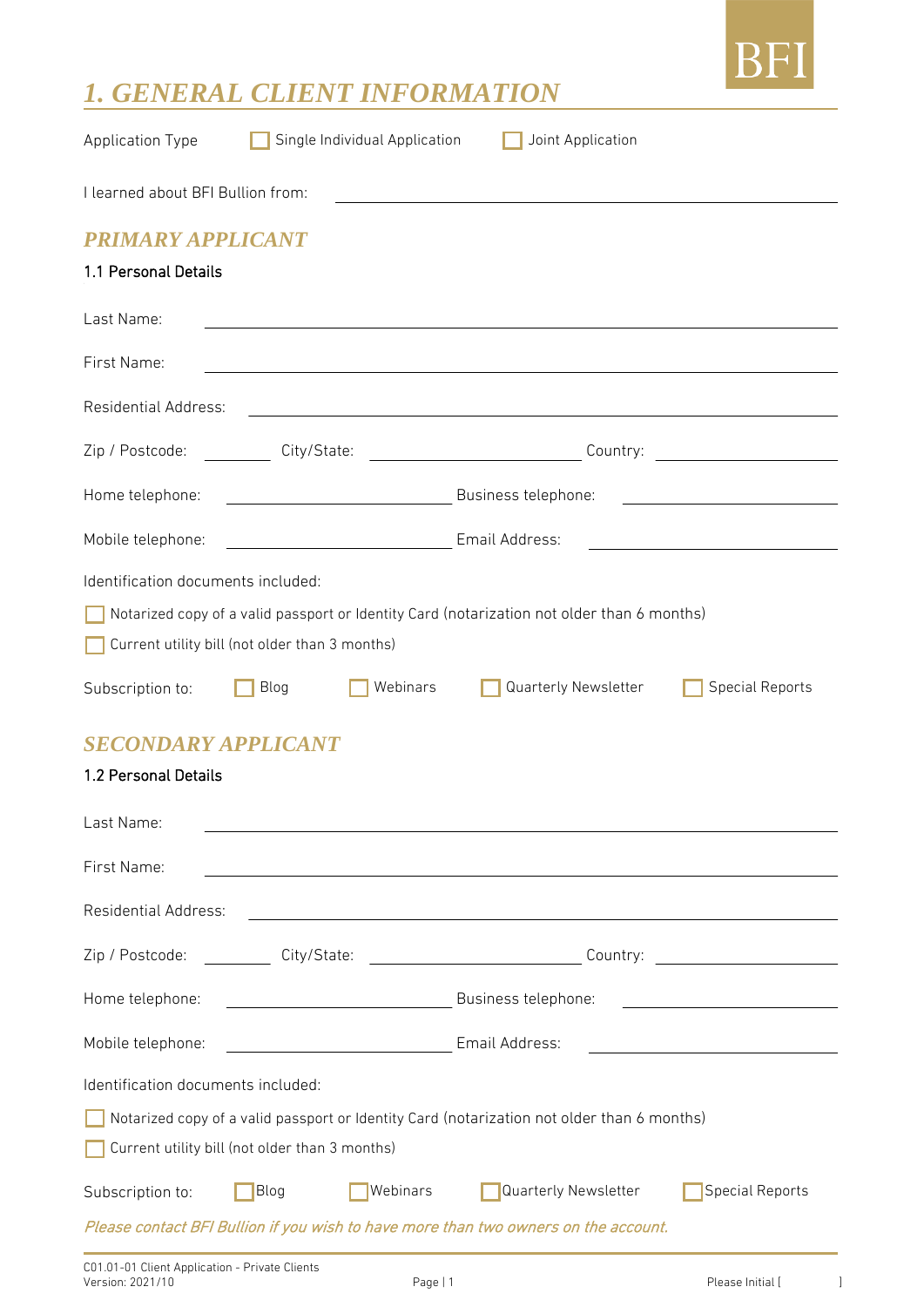

### *2. EMPLOYMENT / PROFESSION DETAILS*

### *PRIMARY APPLICANT*

| 2.1 Political exposure                                                                                                                                                         |                                                      |  |                                                                                                                             |  |  |
|--------------------------------------------------------------------------------------------------------------------------------------------------------------------------------|------------------------------------------------------|--|-----------------------------------------------------------------------------------------------------------------------------|--|--|
| Are you a politically exposed person? <sup>1</sup> (PEP)<br>Yes, specify:<br>No                                                                                                |                                                      |  |                                                                                                                             |  |  |
| Financial Situation of the Primary Applicant<br>Up to CHF 250'000<br>What is the net value of your assets?                                                                     | Up to CHF 500'000                                    |  | What is your annual income - as a result of employment, retirement income, investment income, etc?<br>More than CHF 500'000 |  |  |
| Up to CHF 1'000'000                                                                                                                                                            | Up to CHF 2'000'000                                  |  | More than CHF 2'000'000                                                                                                     |  |  |
| 2.2 Profession / Employment<br>What is your current and primary profession/area of employment? Please check one of the following options<br>and provide the requested details. |                                                      |  |                                                                                                                             |  |  |
| Employed:                                                                                                                                                                      |                                                      |  |                                                                                                                             |  |  |
| Company / Industry:                                                                                                                                                            |                                                      |  |                                                                                                                             |  |  |
| Primary Location:                                                                                                                                                              |                                                      |  | <b>Employed since:</b> Employed since:                                                                                      |  |  |
| Position & Description of Activity:                                                                                                                                            |                                                      |  |                                                                                                                             |  |  |
|                                                                                                                                                                                |                                                      |  |                                                                                                                             |  |  |
| Employer / Independent Professional:                                                                                                                                           |                                                      |  |                                                                                                                             |  |  |
| Company / Industry:                                                                                                                                                            |                                                      |  | Number of<br>employees:                                                                                                     |  |  |
| Primary Location:                                                                                                                                                              |                                                      |  | Employer since:                                                                                                             |  |  |
| Position & Description of Activity:                                                                                                                                            |                                                      |  |                                                                                                                             |  |  |
|                                                                                                                                                                                |                                                      |  |                                                                                                                             |  |  |
| Retired: (please fill in the details of your employment prior to retirement)                                                                                                   |                                                      |  |                                                                                                                             |  |  |
| Company / Industry:                                                                                                                                                            |                                                      |  |                                                                                                                             |  |  |
| Primary Location:                                                                                                                                                              | <u> 1989 - Johann Stoff, Amerikaansk politiker (</u> |  | Retired since:                                                                                                              |  |  |
| Position & Description of Activity:                                                                                                                                            |                                                      |  |                                                                                                                             |  |  |
|                                                                                                                                                                                |                                                      |  |                                                                                                                             |  |  |
|                                                                                                                                                                                |                                                      |  |                                                                                                                             |  |  |

<sup>&</sup>lt;sup>1</sup> The term 'Politically Exposed Person' describes a person who holds, or has held, a leading public or political function nationally or internationally, or a high-level position with the State, the Government, the Justice, the Armed Forces, an international sports federation, a political party at a national level, or a top position with a State-run enterprise of national importance. Or any person with a close relationship to a person that fits the description above.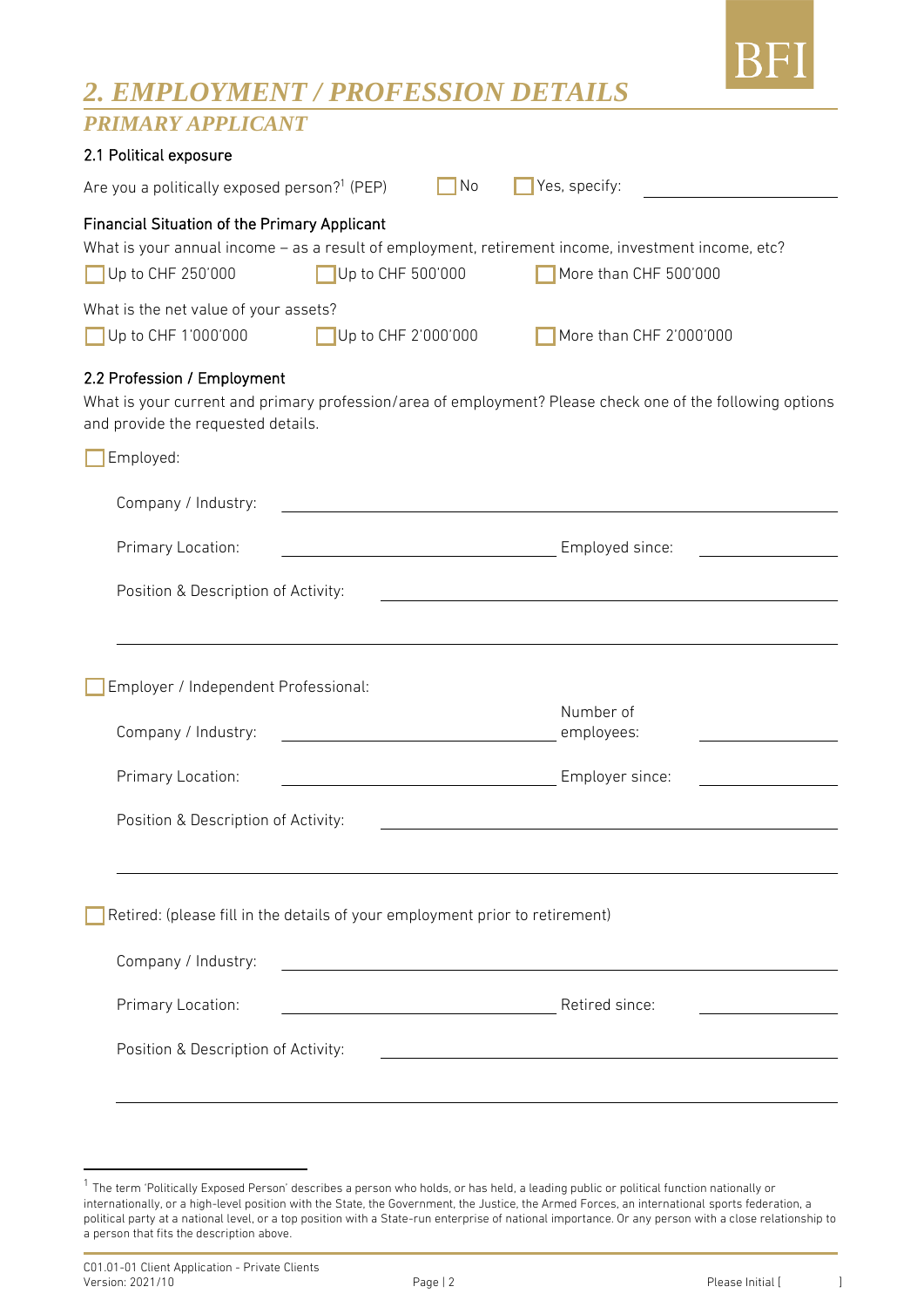

### *2. EMPLOYMENT / PROFESSION DETAILS*

### *SECONDARY APPLICANT*

| 2.3 Political exposure                                                                                                                                                                                                                                                |  |  |  |  |
|-----------------------------------------------------------------------------------------------------------------------------------------------------------------------------------------------------------------------------------------------------------------------|--|--|--|--|
| Are you a politically exposed person? <sup>2</sup> (PEP)<br>Yes, specify:<br>No                                                                                                                                                                                       |  |  |  |  |
| <b>Financial Situation of the Primary Applicant</b><br>What is your annual income - as a result of employment, retirement income, investment income, etc?<br>Up to CHF 250'000<br>Up to CHF 500'000<br>More than CHF 500'000<br>What is the net value of your assets? |  |  |  |  |
| Up to CHF 1'000'000<br>Up to CHF 2'000'000<br>More than CHF 2'000'000                                                                                                                                                                                                 |  |  |  |  |
| 2.4 Profession / Employment<br>What is your current and primary profession/area of employment? Please check one of the following options<br>and provide the requested details.                                                                                        |  |  |  |  |
| Employed:                                                                                                                                                                                                                                                             |  |  |  |  |
| Company / Industry:                                                                                                                                                                                                                                                   |  |  |  |  |
| Primary Location:<br>Employed since:                                                                                                                                                                                                                                  |  |  |  |  |
| Position & Description of Activity:                                                                                                                                                                                                                                   |  |  |  |  |
|                                                                                                                                                                                                                                                                       |  |  |  |  |
| Employer / Independent Professional:                                                                                                                                                                                                                                  |  |  |  |  |
| Number of<br>Company / Industry:<br>employees:                                                                                                                                                                                                                        |  |  |  |  |
| Primary Location:<br>Employer since:                                                                                                                                                                                                                                  |  |  |  |  |
| Position & Description of Activity:                                                                                                                                                                                                                                   |  |  |  |  |
|                                                                                                                                                                                                                                                                       |  |  |  |  |
| Retired: (please fill in the details of your employment prior to retirement)                                                                                                                                                                                          |  |  |  |  |
| Company / Industry:                                                                                                                                                                                                                                                   |  |  |  |  |
| Primary Location:<br>Retired since:                                                                                                                                                                                                                                   |  |  |  |  |
| Position & Description of Activity:                                                                                                                                                                                                                                   |  |  |  |  |
|                                                                                                                                                                                                                                                                       |  |  |  |  |
|                                                                                                                                                                                                                                                                       |  |  |  |  |

 $^2$  The term 'Politically Exposed Person' describes a person who holds, or has held, a leading public or political function nationally or internationally, or a high-level position with the State, the Government, the Justice, the Armed Forces, an international sports federation, a political party at a national level, or a top position with a State-run enterprise of national importance. Or any person with a close relationship to a person that fits the description above.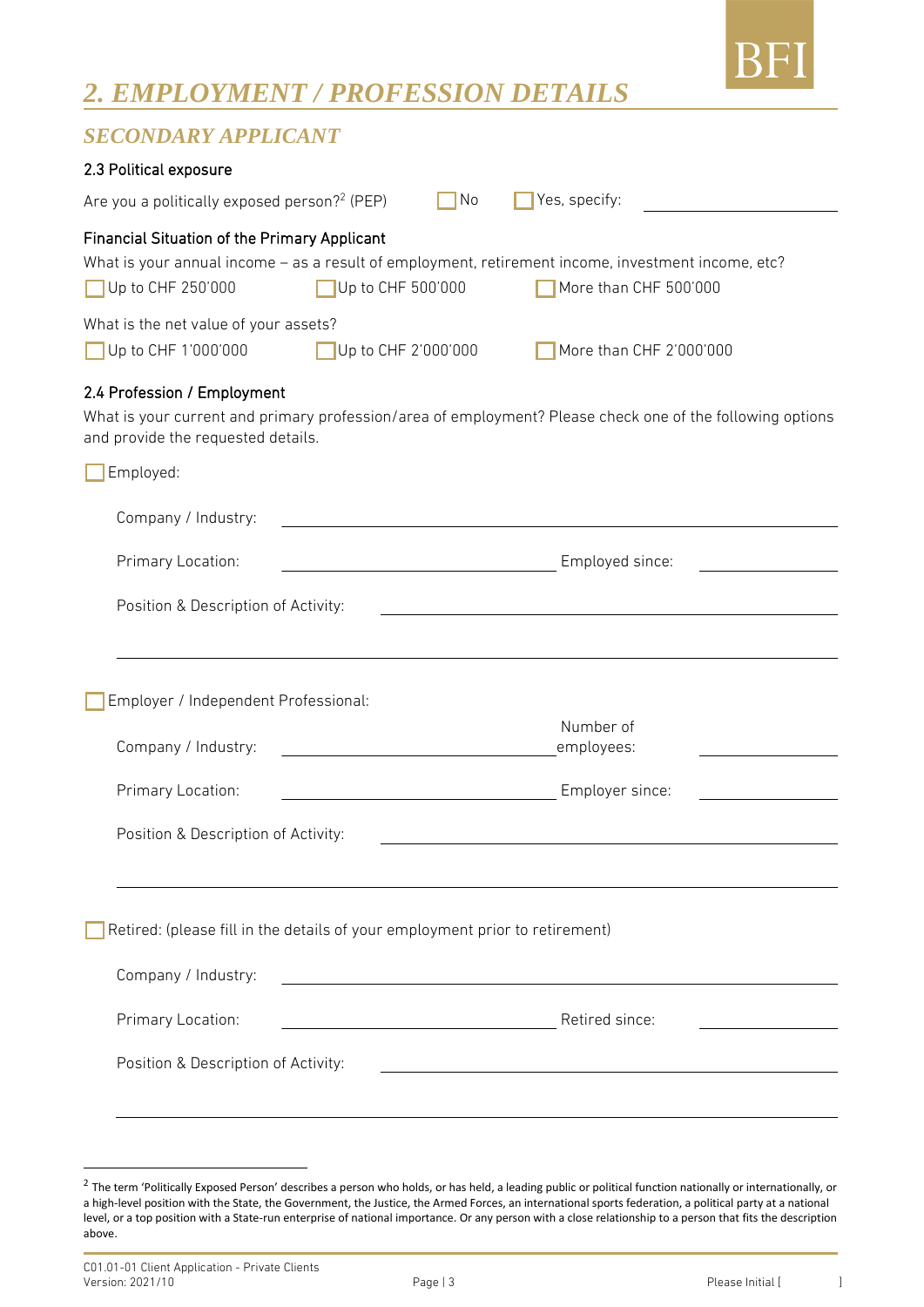

### *3. CLIENT REFERENCE ACCOUNT*

Account details for where purchase funds are coming from, cash residuals are returned to, etc.

| 3.1 Bank Account Holder Details                                               |                                                                                                           |  |  |  |  |
|-------------------------------------------------------------------------------|-----------------------------------------------------------------------------------------------------------|--|--|--|--|
| Name of Bank Account Holder:                                                  |                                                                                                           |  |  |  |  |
| Street Address:                                                               |                                                                                                           |  |  |  |  |
|                                                                               | Zip / Postcode: ___________ City/State: _______________________________Country: ____________________      |  |  |  |  |
| 3.2 Bank Account Details*                                                     |                                                                                                           |  |  |  |  |
| Name of Bank / Institution:                                                   |                                                                                                           |  |  |  |  |
| Street Address:<br><u> 1989 - Johann John Stein, fransk politik (d. 1989)</u> |                                                                                                           |  |  |  |  |
|                                                                               | Zip / Postcode: ___________ City/State: _______________________________Country: _________________________ |  |  |  |  |
| ABA, routing no or SWIFT no:                                                  |                                                                                                           |  |  |  |  |
| Bank Account no. or IBAN No.:                                                 | <b>Bank Account Currency:</b>                                                                             |  |  |  |  |
| 3.3 Special instructions                                                      |                                                                                                           |  |  |  |  |

\*If you are using an intermediary bank, please fill in these details in section 3.1 and the final bank details in section 3.2. Any additional information, such as the account number for the "further credit to", please fill in section 3.3

### *4. CLIENT REFERENCE CURRENCY*

The currency that the Client's reports and invoices will be denominated in. The reference currency can be changed periodically upon request and for a fee.

USD – U.S. Dollar CHF – Swiss Franc EUR - Euro GBP – British Pound

## *5. CLIENT DECLARATION AND SIGNATURE(S)*

I/We hereby confirm that the above information in regard to my background and client profile are accurate and true. I/We have read and understood all relevant terms and conditions, including the General Terms and Conditions and the Storage Contract, and accept them entirely. I/We understand that the information provided here will be handled confidentially by BFI Bullion. I/We understand that the signature specimens provided below must be the same as the signatures shown on my/our identification papers provided with this application, and will be required on any forms and instructions submitted to BFI Bullion.

|               |            | Individually   |
|---------------|------------|----------------|
| Place / Date: | Signature: | Jointly by two |
|               |            |                |
|               |            |                |
|               |            | Individually   |
| Place / Date: | Signature: | Jointly by two |
|               |            |                |
|               |            |                |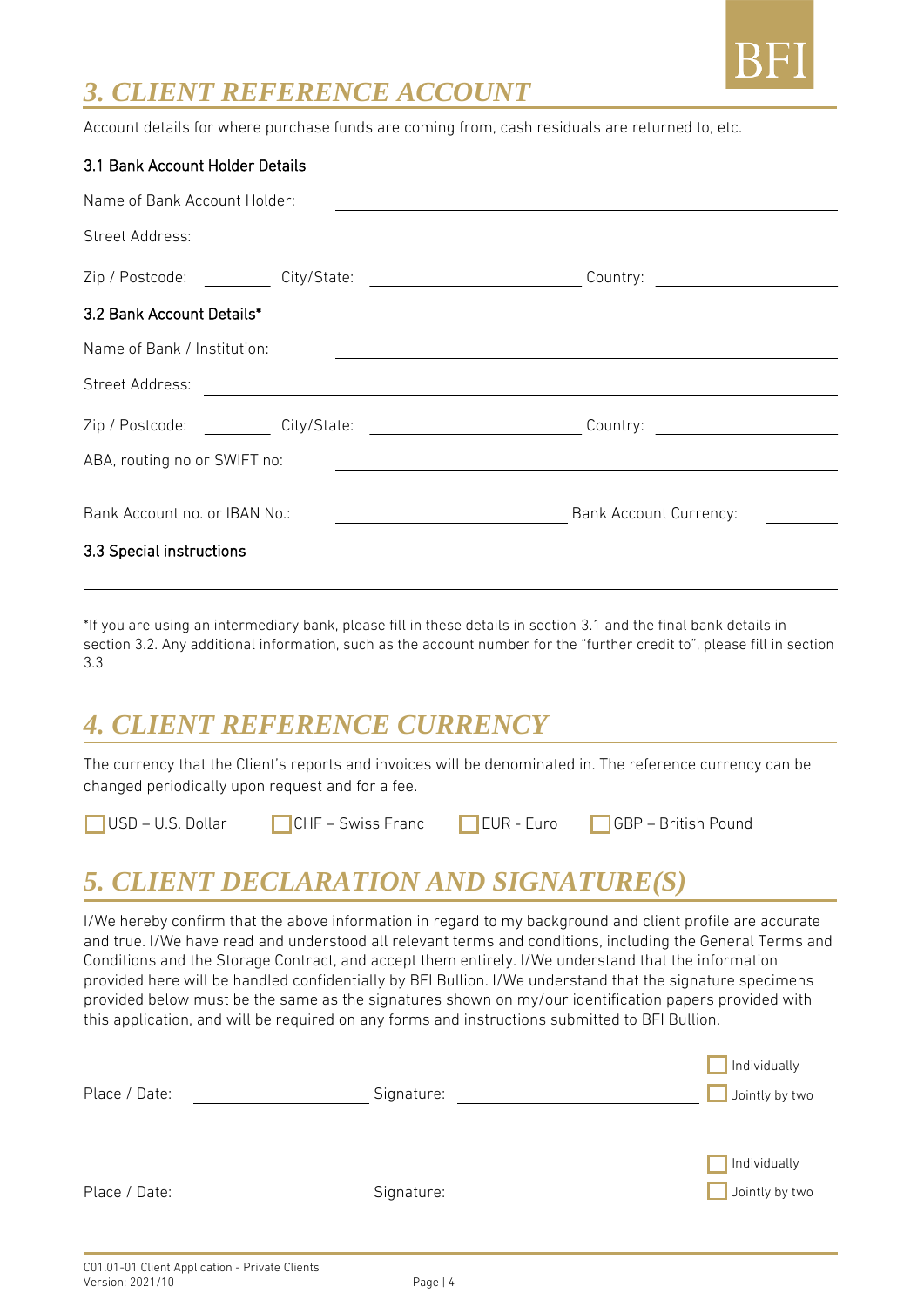

#### 1. PREAMBLE

- a) BFI Bullion AG (hereafter 'BFI Bullion') offers investors the possibility to buy, sell, store and obtain delivery of allocated physical precious metals through the BFI Bullion Physical Metals Program (hereafter 'Program').
- b) These General Terms & Conditions (hereafter 'General Terms & Conditions'), as published and provided to customers of BFI Bullion from time to time, define the Program's general terms and conditions.
- c) Unless agreed otherwise in writing, these General Terms & Conditions supersede any other and prior terms, promise, arrangement, representation, or agreement made between the parties involved.

#### 2. INTERPRETATION NOTES

- a) Words suggesting the singular include the plural and vice versa. Words suggesting a gender include any gender.
- b) An expression suggesting a natural person includes any company, partnership, joint venture, association, corporation, or other legal entity.

#### 3. DEFINITIONS

- a) BFI Bullion AG: Is a company incorporated and registered under the laws of Switzerland. BFI Bullion provides a variety of physical precious metals related services.
- b) BFI Bullion Physical Metals Program (hereafter 'Program'): Refers to the precious metals brokerage and storage services provided by BFI Bullion.
- c) Precious Metals: Refers to the physical gold, silver, platinum, or palladium in various formats available and/or stored under the Program.
- d) BFI Bullion Clients (hereafter collectively 'Client'): Refers to individuals or legal entities who have applied for participation in the Program via the applicable forms and procedures, and who have been accepted and approved as a Client by BFI Bullion.
- e) Client Holdings: Refers to the Precious Metals, which the Client may have transferred in-kind or acquired under the Program and which the Client holds in storage under the Program.
- f) Cash Balances: Refers to the residual cash amounts on the accounts of BFI Bullion, which will result from the execution of transactions conducted under the Program. Such Cash Balances bear no interest. They are owed to the Client and shall generally be wired to the Client Reference Account upon conclusion of the transactions.
- g) Product List: Refers to BFI Bullion's listing of Precious Metals products, as published from time to time, which may be acquired and sold under the Program subject to availability and minimum lot sizes as specified in the Product List.
- h) Storage Contract: BFI Bullion offers a variety of high-security safekeeping services under the Program. The provisions applicable to these services are governed separately and specifically by the provisions defined in the Program's Storage Contract (hereafter 'Storage Contract').
- i) Storage Report: Refers to the total inventory report of the Client Holdings, i.e., a listing of all the Client's Precious Metals stored and/or the Cash Balances due under the Program.
- j) Transaction Confirmation: Refers to the written confirmation and specification of a Client's concluded transaction(s) under the Program (e.g., a Buy, Sell, Pick up, Delivery or In-Kind Transfer of Precious Metals).
- k) Business Days: Generally, Monday to Friday with working hours from 08:00 to 18:00 CET (Central European Time), subject to local and federal public holidays and business operations' official closing days.
- l) Buy Orders: Refers to the Client's instructions to initiate the purchase of Precious Metals under the Program.
- m) Sell Orders: Refers to the Client's instructions to initiate the sale of Precious Metals under the Program.
- n) Limit Orders: Refers to Buy and Sell Orders placed with BFI Bullion on a limit price basis. Such Limit Orders are accepted on a case-bycase basis and processed on a best-efforts basis at the sole discretion of BFI Bullion.
- o) Product Price: Refers to the buy and sell prices offered by BFI Bullion. It is derived from the current Precious Metals spot price, all applicable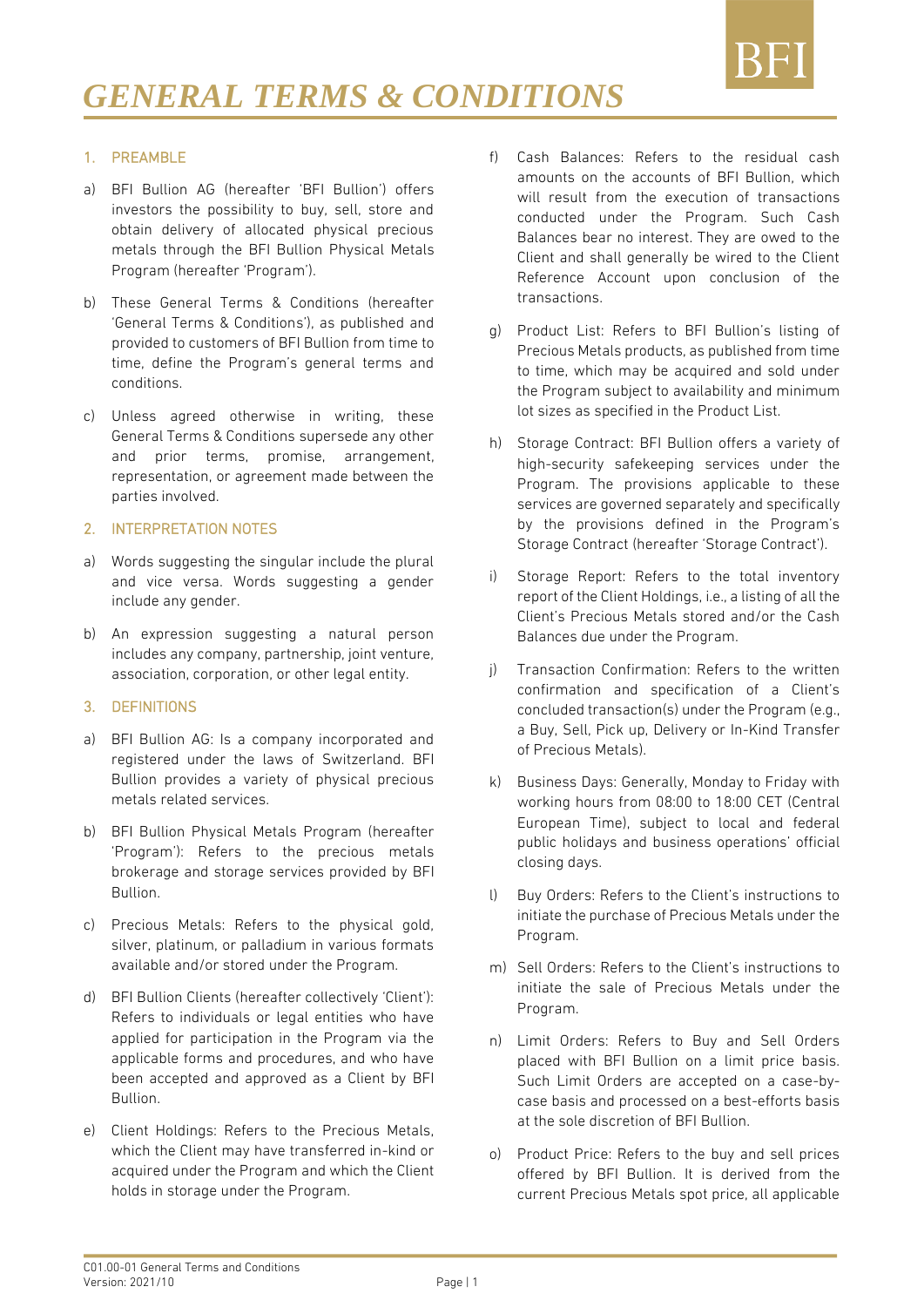

fees charged by BFI Bullion as well as the premiums or discounts of the Program's providers (the refiners, mints and wholesalers) that BFI Bullion works with.

- p) Client Reference Account: Refers to the bank account specified by the Client, from and to which wire transfer payments shall be made under the Program.
- q) Client Reference Currency: Refers to the currency that the Client's transactions and reports will generally be denominated in, and the currency in which fees under the Program will generally be payable. Per default, the Client Reference Currency will be US dollars (USD). Client may request to change the Reference Currency to another Reference Currency available under the Program.

#### 4. BUY ORDERS

- a) The Client initiates the purchase of Precious Metals by submitting a Buy Order and any supporting documentation acceptable to BFI Bullion, and by making the respective payment for the purchase.
- b) Buy Orders can be submitted in paper form, by electronic means approved by BFI Bullion or in certain circumstances, orally as per Section 8 (Orally placed instructions).
- c) BFI Bullion, in the interest of the safety of the overall Program, will only process the Buy Order upon the receipt of cleared and sufficient funds in BFI Bullion's accounts. Nevertheless, BFI Bullion may, under certain circumstances and at its sole discretion, execute a Buy Order without the requirement of full advance payment from the Client. In such cases, the Client will be required to pay any and all outstanding funds within 48 hours of placement of the Buy Order. Should the funds from the Client not arrive as required, BFI Bullion has the right to rescind the trade with its provider or to the extent this is not possible, sell the purchased precious metals and to levy any and all applicable expenses, losses and administrative fees on the Client, as provided under Section 9 (Fees).
- d) BFI Bullion will, based on the Client's Buy Order, purchase Precious Metals in its name but for the account of and at the risk of the Client from the sources and providers of its choice and at its discretion.
- e) The execution of each Buy Order shall be confirmed by BFI Bullion with a Transaction Confirmation, which will detail the specifics of the transaction, including the pricing and quantity of Precious Metals. On issuance of such Transaction Confirmation the ownership of the Precious Metals is with the Client.
- f) In general, the Buy Order will automatically be effectuated in the Client Reference Currency. Under certain circumstances, BFI Bullion reserves the right to process a Buy Order in a currency other than the Client Reference Currency, for example if the selected metals provider does not transact in the Client Reference Currency.
- g) The Client is aware and accepts that, depending on the currency used for a given transaction, certain transaction costs may arise, and currency rate fluctuations may result in losses. The Client shall be solely responsible for any such costs and losses.
- h) Buy Orders will be priced and executed during BFI Bullion's Business Days, provided the respective Precious Metals are available in the market.
- i) A Buy Order with a price limit (a 'Limit Buy Order') is accepted and executed by BFI Bullion on a bestefforts basis. Prices are generally monitored on Business Days. Limit Orders may not go through beyond the aforementioned hours. BFI Bullion cannot guarantee that, even during said hours, a Limit Buy Order will be executed under all circumstances.
- j) BFI Bullion may not be able to influence the final pricing of a limit order and rejects any and all liabilities related to possible pricing discrepancies.
- k) Good till cancelled (GTC) Limit Orders remain in effect for a specified time period only and therefore may expire. BFI Bullion shall, under no circumstances, be liable for any losses or damages resulting from such Limit Orders not being concluded within such time period. Under such circumstances, the Client will have to submit a new Buy Order.
- l) The possibility to buy certain formats of Precious Metals may be limited or not possible in the country of a storage location. Therefore, the buying of such Precious Metals may require transportation from or to that storage location. The Client understands that such circumstance will result in delays and extra costs that are to be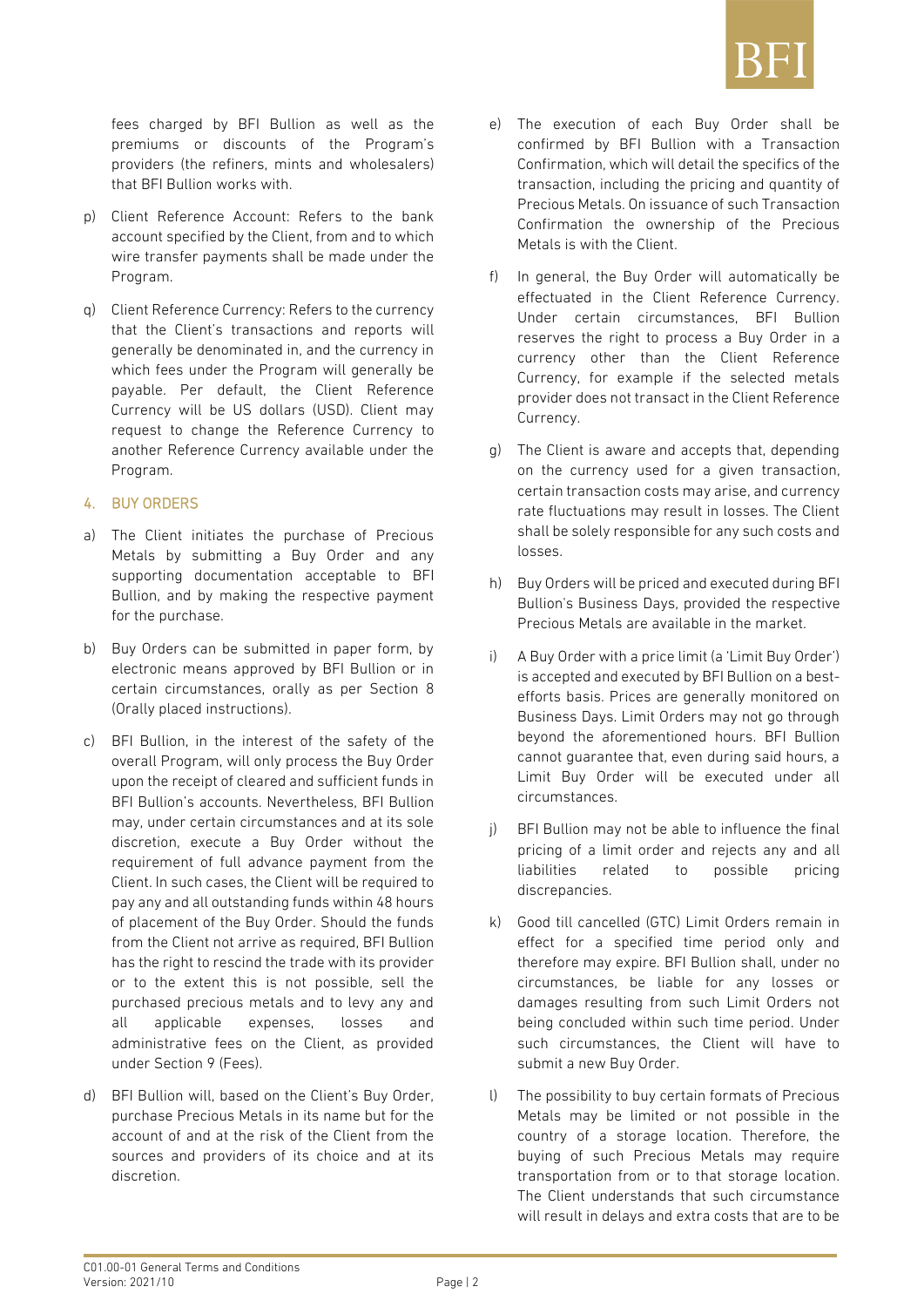

borne by the Client. BFI Bullion shall not be held liable or be responsible for any delays or extra costs. Client is encouraged to contact BFI Bullion for advice on the best choice of storage location and Precious Metals formats.

- m) BFI Bullion retains the right to reject any Buy Order at its sole discretion, particularly when the Buy Order received is incorrect, is incomplete, does not meet BFI Bullion's standards and procedures, or should the cleared funds in the account not cover the full amount of the purchase. BFI Bullion shall not be liable for any losses or damages resulting from such circumstances.
- n) BFI Bullion reserves the right to make partial executions when the market conditions do not offer enough liquidity or the funds wired by the Client are not sufficient to cover the full purchase price and all fees, or if any other circumstances prevent a full execution.
- o) The physical delivery of the purchased Precious Metals to the storage location or the destination defined by the Client, generally takes place a few days after the Buy Order has been executed.
- p) If the Client chooses to store the Precious Metals under the Program, the storage of the purchased Precious Metals will be confirmed in an updated Storage Report after the Precious Metals arrive in the BFI Bullion storage facility.
- q) Under exceptional circumstances or tight market conditions, it is possible that there may be a delay until the Precious Metals are delivered into storage. BFI Bullion shall not be held liable for any losses or damages due to such delays.

#### 5. SELL ORDERS

- a) The Client initiates the sale of Precious Metals by submitting a Sell Order and any other required documentation acceptable to BFI Bullion.
- b) Sell Orders can be submitted in paper form, by electronic means approved by BFI Bullion or in certain circumstances, orally as per Section 8 (Orally placed instructions).
- c) The Client instructs BFI Bullion to make the sale of Precious Metals in its name but for the account of and at the risk of the Client.
- d) Generally, the Sell Order will automatically be effectuated in the Client Reference Currency. Under certain circumstances, BFI Bullion may process a Sell Order in a currency other than the

Client Reference Currency, for example if a metals provider does not transact in the Client Reference Currency.

- e) The Client is aware and accepts that, depending on the currency used for a given transaction, certain transaction costs may arise, and currency rate fluctuations may result in losses. The Client shall be solely responsible for any such costs and losses.
- f) A Sell Order will be limited to the Client's Precious Metals stored under the Program and as reported in the Client's Storage Report.
- g) Sell Orders will be executed during BFI Bullion's Business Days and provided there is sufficient demand and a buyer in the open market.
- h) A Sell Order with a price limit (a 'Limit Sell Order') is accepted and executed by BFI Bullion on a bestefforts basis. Prices are generally monitored on Business Days. Limit Orders may not go through beyond the aforementioned hours. Also, BFI Bullion cannot guarantee that, even during said hours, a Limit Sell Order will be executed under all circumstances. BFI Bullion may not be able to influence the final pricing of a limit order and rejects any and all liabilities related to possible pricing discrepancies.
- i) Good till cancelled (GTC) Limit Orders remain in effect for a specified time period only and therefore can expire. BFI Bullion shall, under no circumstances, be held liable for any losses or damages resulting from such Limit Orders not being concluded within such time period. Under such circumstances, Client will have to submit a new Sell Order.
- j) The possibility to sell certain formats of Precious Metals may be limited or not possible in the country of a storage location. Therefore, the selling of such Precious Metals may require transportation from or to that storage location. The Client understands that such circumstance will result in delays and extra costs that are to be borne by the Client. BFI Bullion shall not be held liable or be responsible for any delays or extra costs. Client is encouraged to contact BFI Bullion for advice on the best choice of storage location and Precious Metals formats.
- k) BFI Bullion retains the right to reject any Sell Order at its sole discretion, particularly if the Sell Order received is incorrect, is incomplete, or does not meet BFI Bullion's standards and procedures.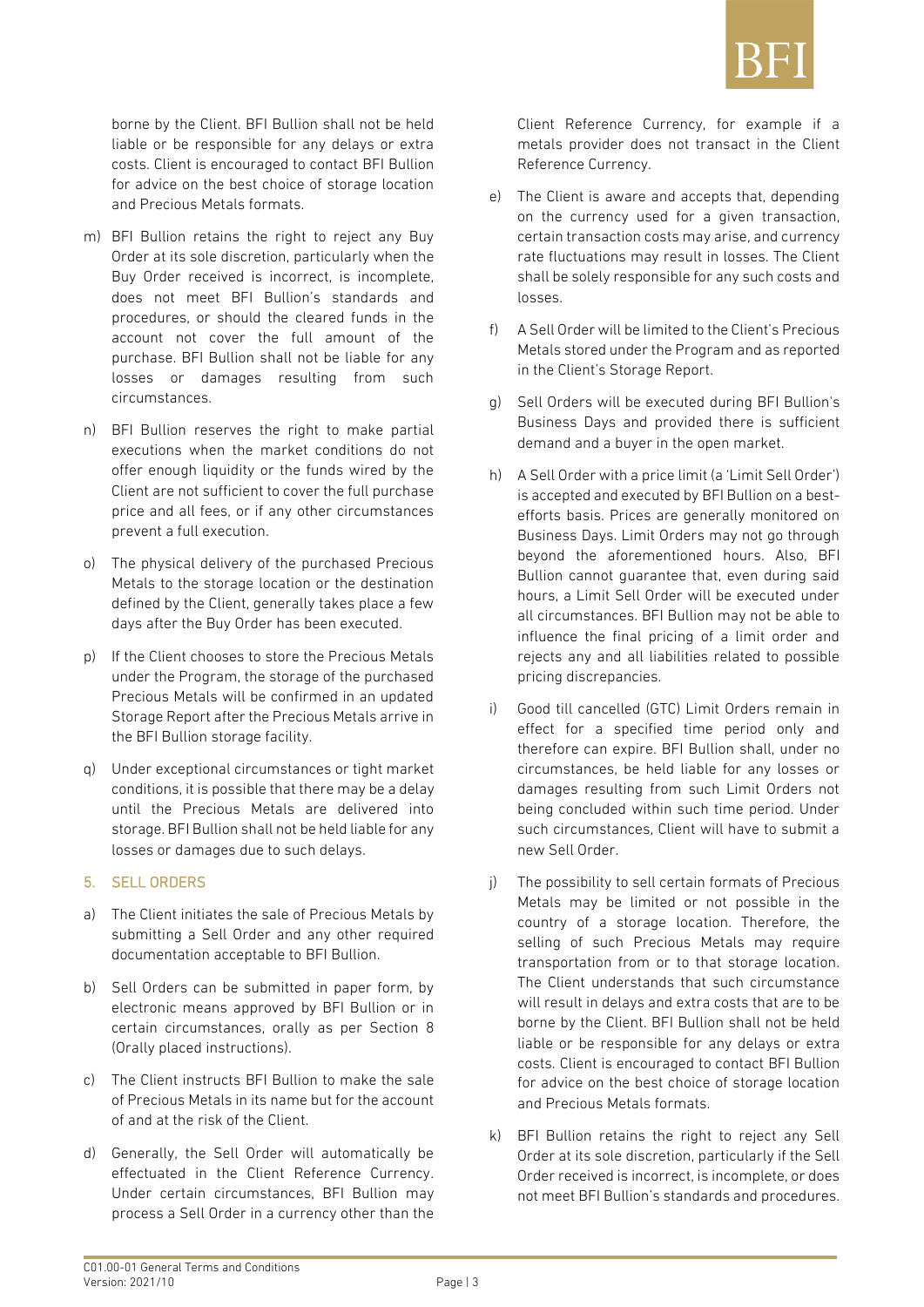

BFI Bullion shall not be liable for any losses or damages resulting from such circumstances.

l) The execution of each Sell Order shall be confirmed by BFI Bullion with a Transaction Confirmation, which will detail the specifics of the transaction, including the pricing and quantity of Precious Metals.

#### 6. IN-KIND TRANSFERS

- a) BFI Bullion may, at its full discretion, accept inspecie transfers of precious metals owned and delivered by the Client (hereafter 'In-Kind Transfer').
- b) In-Kind Transfers are subject to handling and administration fees as specified by BFI Bullion from time to time plus any expenses and thirdparty costs related to the transaction.
- c) In-Kind Transfer requests must be submitted in writing by the Client and must include an accurate, detailed and complete inventory listing of the specific pieces the Client intends to transfer into the Program (hereafter 'Inventory List').
- d) In-Kind Transfers are subject to thorough due diligence and assaying procedures. Any discrepancies from the Inventory List, in terms of format, quality or quantity, may result in the rejection of part or all of an In-Kind Transfer.
- e) In case of such a rejection, it will be the Client's duty to organize the return shipping or, if applicable, the pick-up of the rejected metals within ten Business Days of the rejection notice, and at the full expense of the Client.
- f) BFI Bullion, under no circumstances, shall be liable for the costs or damages that may result directly or indirectly from its decision to reject a Client's In-Kind Transfer.
- g) If pick-up or shipping of the rejected metals has not been arranged by the Client within the stipulated time frame, BFI Bullion retains the right, but not the obligation, to organize the shipping of the metals.
- h) BFI Bullion will not accept any responsibility or liability for the safekeeping or shipping of the Client's rejected metals.
- i) BFI Bullion retains the right to recover any fees, expenses and third-party costs involved in an In-Kind Transfer by liquidating a sufficient quantity of the Client's Precious Metals.

#### 7. DELIVERIES AND PICK UPS

- a) The Client shall be entitled to cause all or part of the Client Holdings to be delivered physically.
- b) The Client is solely responsible for the costs, risks and other matters related to the shipping of Precious Metals from or to the storage facilities of BFI Bullion, including but not limited to any insurance and international customs.
- c) The Client may, in writing and subject to at least a 72-hour notice period on Business Days, arrange for a personal pickup from the BFI Bullion storage facilities.
- d) The Client may also request BFI Bullion's coordination of and cost proposal for a delivery of a part or all of the Client Holdings from the storage facilities. Subject to receipt of the Client's written acceptance of the proposal and full advance payment, BFI Bullion will initiate the procedures required.
- e) VAT or other taxes in Switzerland or in other jurisdictions may apply to certain Precious Metals deliveries. The Client shall be held liable and responsible for any such VAT or any other taxes that may apply.
- f) BFI Bullion shall be discharged of any further liabilities on the Precious Metals at the moment the Precious Metals are dispatched from the storage facility.

#### 8. ORALLY PLACED INSTRUCTIONS

- a) At the sole discretion of BFI Bullion, Client instructions may be accepted orally, e.g., in person, over the phone or other telecommunication methods.
- b) Such oral instructions shall be legally binding.
- c) BFI Bullion reserves the right to record the Client's oral instructions for confirmation. Client hereby consents to that procedure.
- 9. FEES
- a) BFI Bullion has the right to charge brokerage, storage, handling and administration related fees for its services.
- b) Any extra third-party costs, charges, expenses and fees that arise from Program services including, but not limited to, storage and delivery of the Precious Metals, or taxes levied on Precious Metals, shall be borne by the Client.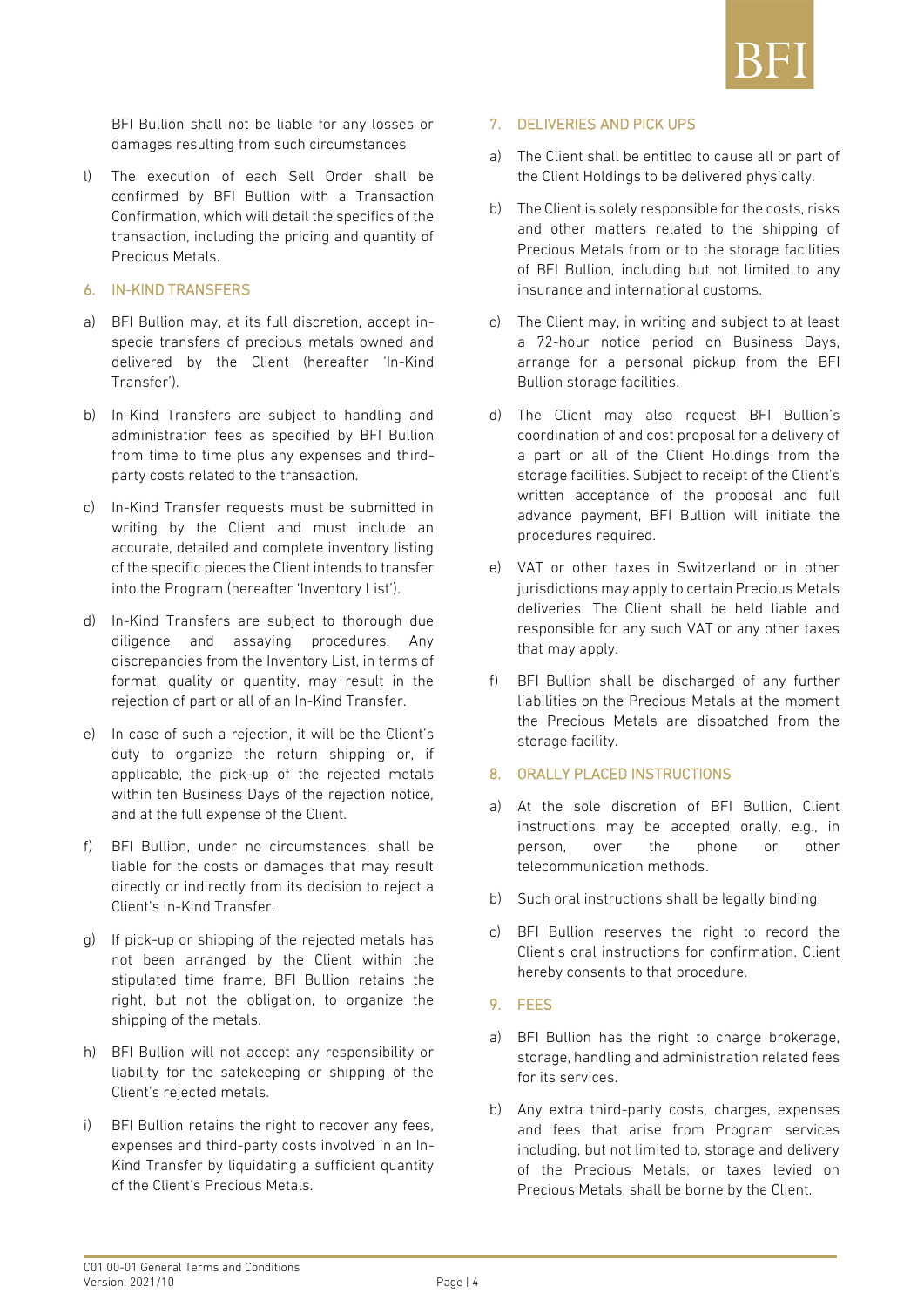

- c) BFI Bullion shall have a lien and/or security interest on the Client Holdings and on any Cash Balances (hereafter 'Pledged Assets') to the extent necessary to secure payment of any fees, costs or charges due to BFI Bullion and for all its costs in collecting such charges. In the event of default on the part of the Client, BFI Bullion shall be entitled to realize the Pledged Assets either by forced or by private sale.
- d) Moreover, BFI Bullion has the right to set off or otherwise use any Cash Balances as accounted for under the Program or other claims the Client may have against BFI Bullion against any claims accruing to BFI Bullion from its business relationship with the Client (e.g., fees), irrespective of the due date and currency of such claims.

#### 10. CLIENT PORTAL

- a) In the interest of client privacy and convenience, BFI Bullion offers a password-protected Client Portal to its Clients ("Client Portal") over its official website.
- b) BFI Bullion posts in the Client Portal transaction statements, services related invoices, regulatory information, and other documents / forms related to the business the Client conducts via BFI Bullion.
- c) The Client is able to transmit information, documents, messages or any types of orders to BFI Bullion via the Client Portal.
- d) The Client, upon applying for the services of BFI Bullion, receives a link to setup his/her access to the Client Portal. The Client has an obligation to refrain from divulging his/her access credentials to any third party. The Client is solely liable for any and all damages suffered or caused by breaching this obligation of confidentiality.
- e) If the Client has reason to believe that his/her access credentials have been lost, divulged, or used fraudulently, he or she shall immediately notify BFI Bullion.
- f) BFI Bullion has diligently secured the safety of the Client Portal by using a system with high levels of privacy and security measures. However, the Client acknowledges and understands that the Client Portal is accessed via the Internet, a public transmission network that does not offer complete security protection. The Client shall be responsible for ensuring the security, integrity, and confidentiality of his / her personal internet

environment. Furthermore, the Client shall take the necessary measures to prevent any illegal misuse of the online services offered by BFI Bullion, and to protect access to it.

#### 11. COMMUNICATIONS

- a) Communications between BFI Bullion and the Client can take place in person, orally or electronically. Electronic communication includes electronic mail correspondence, as well as messages sent via, or notifications uploaded to the BFI Bullion's Client Portal.
- b) The Client is required to notify BFI Bullion in writing of any changes to the Client Reference Account, changes of the Client's residential address, correspondence address or electronic mail address.
- c) BFI Bullion shall not be held liable in any way for any kind of damage resulting from delays, errors or losses that result in case of BFI Bullion's using outdated Client information.
- d) BFI Bullion is not responsible for any losses or damages resulting from services or transactions of any kind conducted after the death of the Client or the Client's loss of ability to act if BFI Bullion has not been duly and timely notified of such event.
- e) Any communication from BFI Bullion to the Client is deemed to have been made when dispatched physically or electronically to the last known address of the Client, including posting of the notice in the Client Portal. The date of dispatch shall be deemed to be the date shown on such communication.
- f) Program notifications, statements and reports sent to the Client or uploaded to the Client Portal shall be considered acknowledged and accepted by the Client, unless the Client informs BFI Bullion in writing of any discrepancies within 30 business days of dispatching.

#### 12. TERMINATION

- a) Participation in the Program may be terminated by written notice at any time by the Client or BFI Bullion.
- b) Special terms of termination apply to Clients with metals in storage, as defined in the Storage Contract.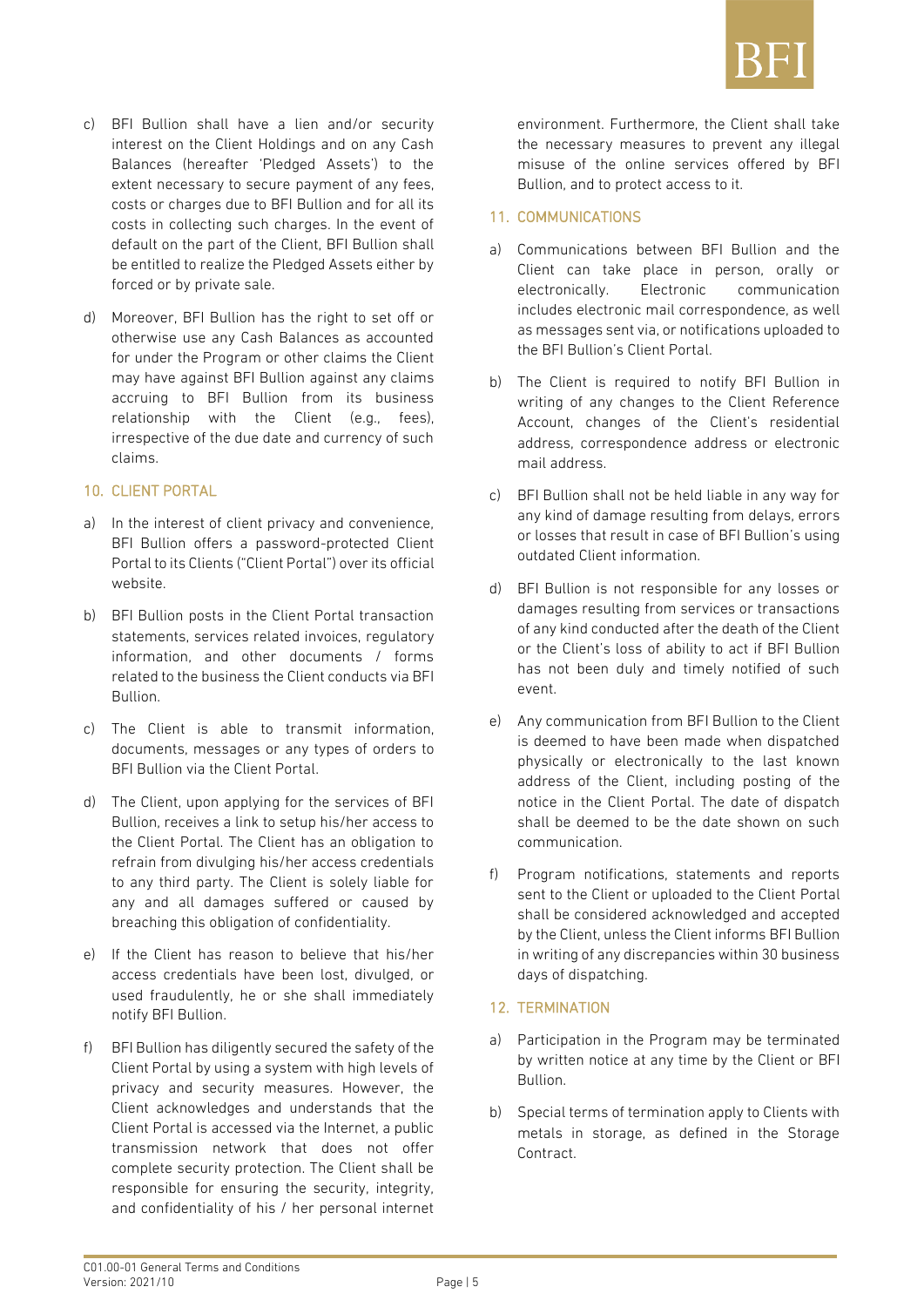

#### 13. RISK NOTICE

- a) Investing involves risk. The price of Precious Metals can be volatile and may fluctuate up and down, and any past Precious Metals performance figures are not indicative of future performance. Accordingly, the Client understands and agrees that the value of the Precious Metals may increase or decrease and will be determined by market prices. Investment in Precious Metals provides no interest or yield.
- b) The Client understands that investments and transactions in foreign currencies are subject to exchange rate fluctuations and such fluctuations may have an influence on the performance of such investments as well as the value of the Precious Metals relative to such currencies.

#### 14. COMPLIANCE & DATA DISCLOSURE

- a) The Client herewith represents that any and all funds and assets that will be used under the Program and/or are transferred to BFI Bullion at any time, have been acquired legally and in compliance with all relevant laws and regulations, and that they have been properly declared to the relevant authorities as required under any and all relevant tax rules, and that the Client has fulfilled any and all tax obligations and duties connected with and/or otherwise pertaining to such assets.
- b) The Client authorizes BFI Bullion to share personal and non-public information of the Client, and any holdings and/or transactions under the Program, to relevant authorities where legally required. The Client furthermore acknowledges that BFI Bullion, entirely and without limit, shall be free from any liability incurred from disclosing such information as required under applicable laws or regulations.

#### 15. DISCLAIMER

- a) BFI Bullion shall act in good faith and use its best efforts in providing its services as is to abide to Swiss laws and industry standards, and BFI Bullion shall not be held liable unless it is for willful misconduct, gross negligence or material breach of its undertaken contractual obligations and discretions under the Program.
- b) The Client acknowledges that BFI Bullion does not provide any investment advice and/or consulting under the Program or in regard to the suitability of a Client's investments and participation in the Program.
- c) The Client understands that BFI Bullion is not acting in any legal or tax advisory role and shall not be liable for adverse tax consequences. The Client is advised to consult with the Client's local tax counsel regarding any and all tax related matters and consult with local legal counsel in regard to any and all legal related matters.
- d) Client agrees to pay, indemnify and hold harmless BFI Bullion from and against any tax or other levy, including any goods or services tax, imposed by any governmental agency now or in the future, in respect of storage, sale or delivery of the Client's Precious Metals under the Program.
- e) Client gives BFI Bullion the express authority to sub-contract any part or all parts related to safekeeping, handling and transporting of Precious Metals to qualified third party providers. Client acknowledges and understands that Client has no direct contractual relationship with such third-party providers and hereby expressly waives any right of recourse against such thirdparty providers. Moreover, Client acknowledges that such sub-contracting may become subject to circumstances which can, at least temporarily, result in service limitations or exclusions. BFI Bullion shall not be held responsible for any damages or losses incurred due to such circumstances.
- f) BFI Bullion may engage third-party service to provide digital services support. Such service providers may have access to Client data to the extent needed to provide its services to BFI Bullion. Client expressly authorizes BFI Bullion to share data to the extent needed to facilitate and provide its services to Client.
- g) BFI Bullion may, from time to time, on a contractual basis, work with intermediaries (hereafter 'Program Partners') for the purpose of marketing and distributing the Program. Program Partners may be compensated by BFI Bullion for their services. However, they are not agents of BFI Bullion, and they have no contractual rights or obligations beyond that of marketing and distributing the Program. Any additional services provided by a Program Partner shall be accepted at the discretion and risk of the Client. The Client releases BFI Bullion in this context from its duty of confidentiality and data protection and gives his consent for BFI Bullion to disclose and transfer any data, including personal data, if BFI Bullion is required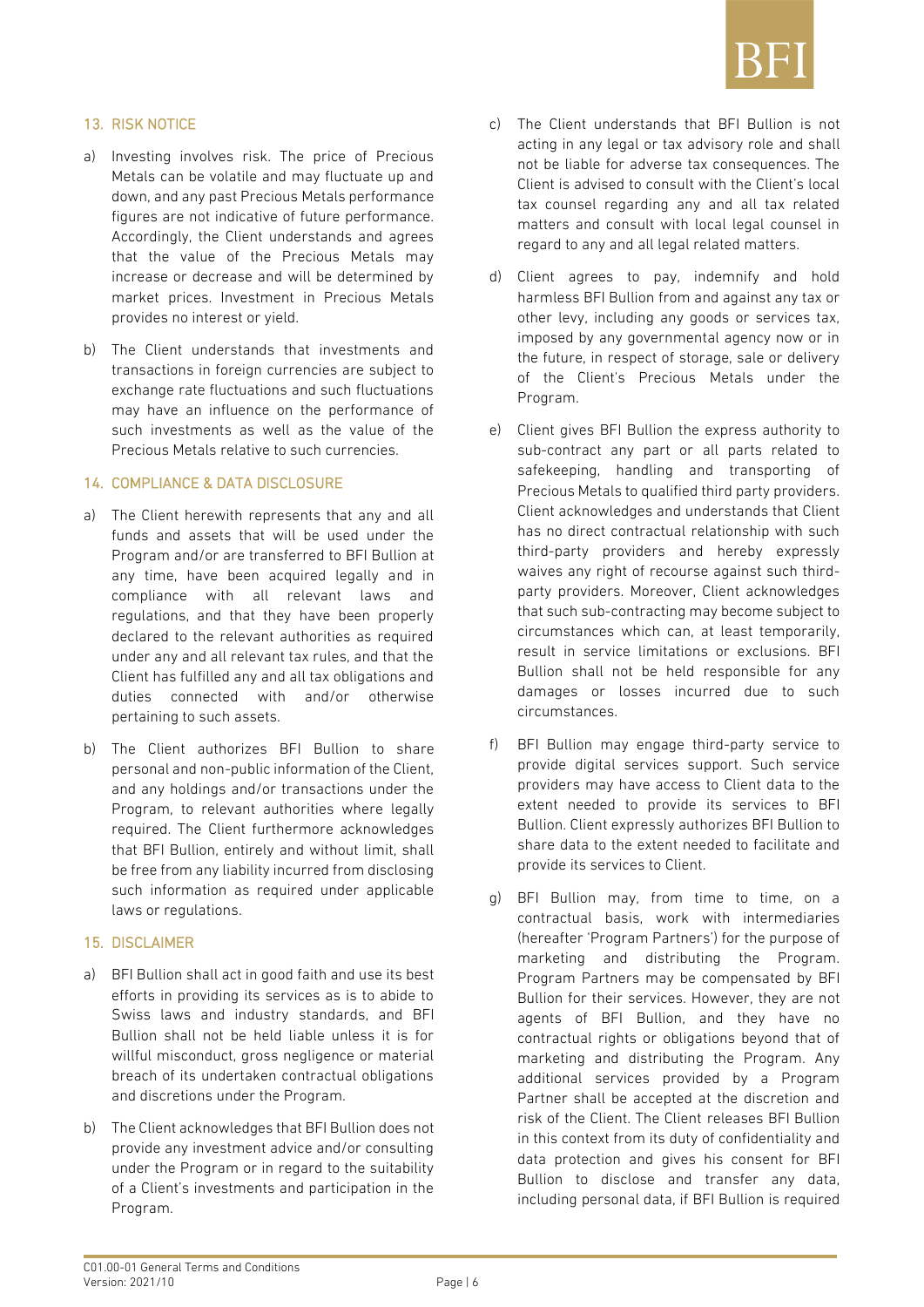

to disclose and transfer data to Program Partners.

- h) BFI Bullion has the right but not the obligation to request prior to execution the written confirmation of any instructions received verbally, by fax, electronic mail or in any other way. No responsibility for losses or damages resulting from delays in consequence of such confirmation requests shall arise for BFI Bullion.
- i) BFI Bullion shall compare the signature(s) of the Client or the Client's appointed attorney with the specimen signatures, on file. Should the Client have agreed to be identified in a different way (e.g., via Client Portal authentication) BFI shall compare the codes of the Client with the data on file. However, no liability shall be incurred by BFI Bullion for any failure to recognize false, altered or forged signatures or other identification means, or documents, provided that BFI Bullion has not acted in gross negligence or willful misconduct.
- j) Should BFI Bullion be in a position that requires a claim of insurance benefits regarding the Client's Precious Metals, BFI Bullion's liability toward the Client will be limited to the Client Holdings and to the value of the insurance settlement received by BFI Bullion from the insurer.
- k) BFI Bullion accepts no liability for any losses or damages suffered from any act or omission to act of any third parties involved in the dealing of the Client's participation in the Program or of the Client's Precious Metals.
- l) BFI Bullion shall not be held responsible for any damages or losses incurred because of the use of internet-based systems, electronic mail, airmail, telephone, fax, Client Portal, and other means of transmission, e.g., from losses, delays or unavailability (due to system errors or other reasons), miss-understandings, errors in transmission, forgeries, destruction or duplications etc., provided that BFI Bullion has not acted in gross negligence or willful misconduct.

#### 16. CONCLUDING PROVISIONS

- a) All agreements, amendments, appendices, supplements, communications and declarations according to the provisions under the Program shall require written form.
- b) BFI Bullion reserves the right to make changes to these General Terms and Conditions as well as the provisions defined in the Storage Contract

from time to time. Any changes or amendments shall be notified to the Client in writing (or any other verifiable form of text, such as electronic mail or Client Portal message) and shall be deemed to have been approved by the Client, unless the Client notifies BFI Bullion of the contrary no later than 30 business days after the date of the announcement.

- c) Should a provision of this contract be or become ineffective according to the law, this shall not affect the effectiveness of the remaining provisions.
- d) The contracting parties shall replace ineffective provisions by the ruling that comes closest in a legally permissible manner to that which was intended by the contracting parties.

#### 17. APPLICABLE LAW AND JURISDICTION

- a) These General Terms & Conditions, the Storage Contract, the Program overall and all legal relations between BFI Bullion and the Client shall be governed by and construed in accordance with Swiss law only (excluding any Conflict of Law provisions of Swiss private international law).
- b) Any dispute, controversy or claim arising between BFI Bullion and the Client shall be resolved by arbitration in accordance with the Swiss Rules of International Arbitration of the Swiss Chambers' Arbitration Institution in force on the date on which the Notice of Arbitration is submitted in accordance with these Rules. The number of arbitrators shall be one or three. The seat of the arbitration shall be in Zurich, Switzerland. The arbitral proceedings shall be conducted in English.

#### CONTACT DETAILS

#### Head Office:

BFI Bullion AG Am Dürrbach 5 CH-6391 Engelberg Switzerland

#### Advisory Center:

BFI Bullion AG Zürichstrasse 103e 8123 Zürich-Ebmatingen Switzerland

Tel +41 58 810 1750 Fax +41 58 810 1751 [info@bfibullion.ch](mailto:Info@bfibullion.ch)

[www.bfibullion.ch](http://www.bfibullion.ch/)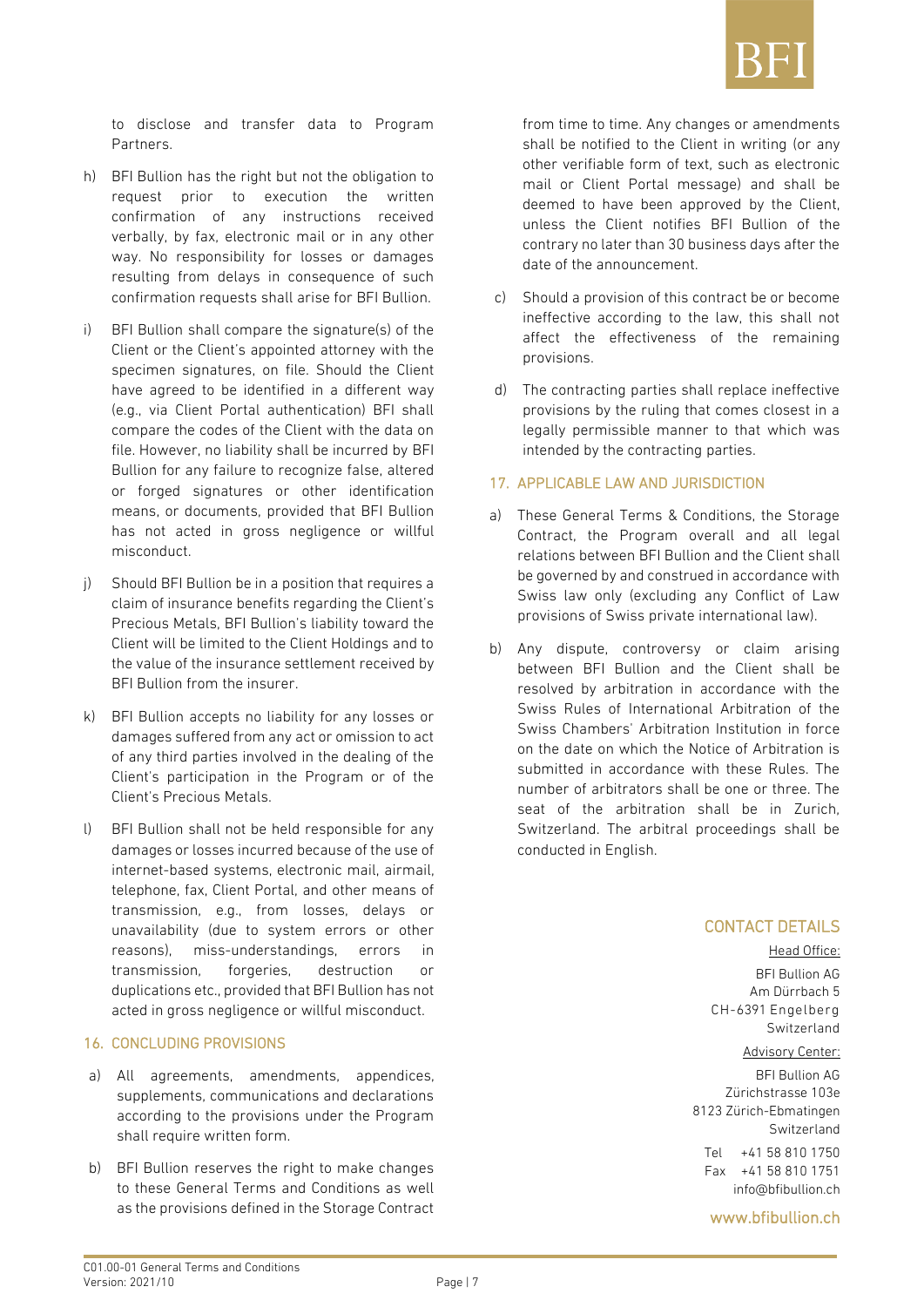

#### 1. PREAMBLE

- a) BFI Bullion AG (hereafter 'BFI Bullion') offers Clients the possibility to safekeep Precious Metals under the BFI Bullion Physical Metals Program (hereafter 'Program').
- b) The storage services provided under the Program are primarily governed by this storage contract (hereafter 'Storage Contract'), the Program's General Terms & Conditions, and by the laws on bailment as defined in Article 472 et seq. of the Swiss Code of Obligations, and secondarily by the applicable mandatory law of the jurisdictions for storage available in the Program, and where the Precious Metals are stored in accordance with the Client's choice.
- c) The General Terms & Conditions are an integral part of this Storage Contract.
- d) Unless agreed otherwise in writing, this Storage Contract, as published and provided to the Client from time to time, supersedes any prior oral and written agreements, arrangements or contracts related to the Program's storage services.
- e) BFI Bullion offers three types of storage services under the program: (1) Collective Storage (COL), (2) Segregated Storage (SEG), and (3) Key Box Storage (KBS).

#### 2. GENERAL STORAGE PROVISIONS

- a) BFI Bullion shall in its own name but for the account and at the risk of the Client, store the Client's Precious Metals in high-security storage facilities as chosen by BFI Bullion.
- b) All storage services offered by BFI Bullion shall be fully allocated.
- c) BFI Bullion has no rights to withdraw, dispose of or use the Precious Metals in any way other than defined under the contractual provisions of the Program.
- d) BFI Bullion may not lease or lend the Precious Metals to any third parties or use the Precious Metals for any short-selling transactions or any derivative activity.
- e) The Client shall specify in writing which of the storage services and storage locations shall apply to the Client's Precious Metals. Unless instructed by the Client, or in case of doubt, BFI Bullion will store the Precious Metals in Switzerland under the COL storage option until further written notice by the Client.

#### 3. INSURANCE & AUDIT

- a) The full value (LBMA precious metals price) of the Client Holdings shall be insured against theft, fraud, fire and water damages.
- b) The entire stock of Precious Metals held in storage with BFI Bullion shall be audited by internationally recognized auditors at least annually.

#### 4. OWNERSHIP

- a) The Client, throughout the duration of storage, shall retain full ownership (or common ownership, in the case of COL) of the Precious Metals stored by BFI Bullion on behalf of the Client.
- b) As a general rule, the Client's ownership in the Precious Metals stored under the Program is not negotiable and not transferable. BFI Bullion shall not recognize any security interest in the Precious Metals to any third party. However, subject to the Client's written instructions and proper due diligence procedures, BFI Bullion may, at its discretion, facilitate a transfer of ownership to another Client.
- c) If there are two or more Clients who jointly own the Precious Metals in storage, their joint signatures are required to give BFI Bullion any instructions, place transactions, or take delivery of Precious Metals under the Program, unless different signatory rights or powers of attorney have been agreed upon.
- d) Joint Ownership under the Program is dealt as tenancy in common, meaning that each owner owns an equal share of the holdings and they do not necessarily have a right of ownership to each other.

#### 5. STORAGE REPORT

- a) Confirmation of storage is provided by BFI Bullion by means of a Storage Report with a complete inventory of the Client Holdings, including storage type, location, quantity and format.
- b) The Storage Report is updated after each completed transaction, to reflect each delivery of Precious Metals into storage (i.e., on the basis of Buy Orders or In-Kind Transfers) and/or each release of Precious Metals from storage (i.e., on the basis of Sell Orders or Deliveries).
- c) The Storage Report shall be posted and accessible within a Client-specific and passwordprotected login section of the official BFI Bullion website.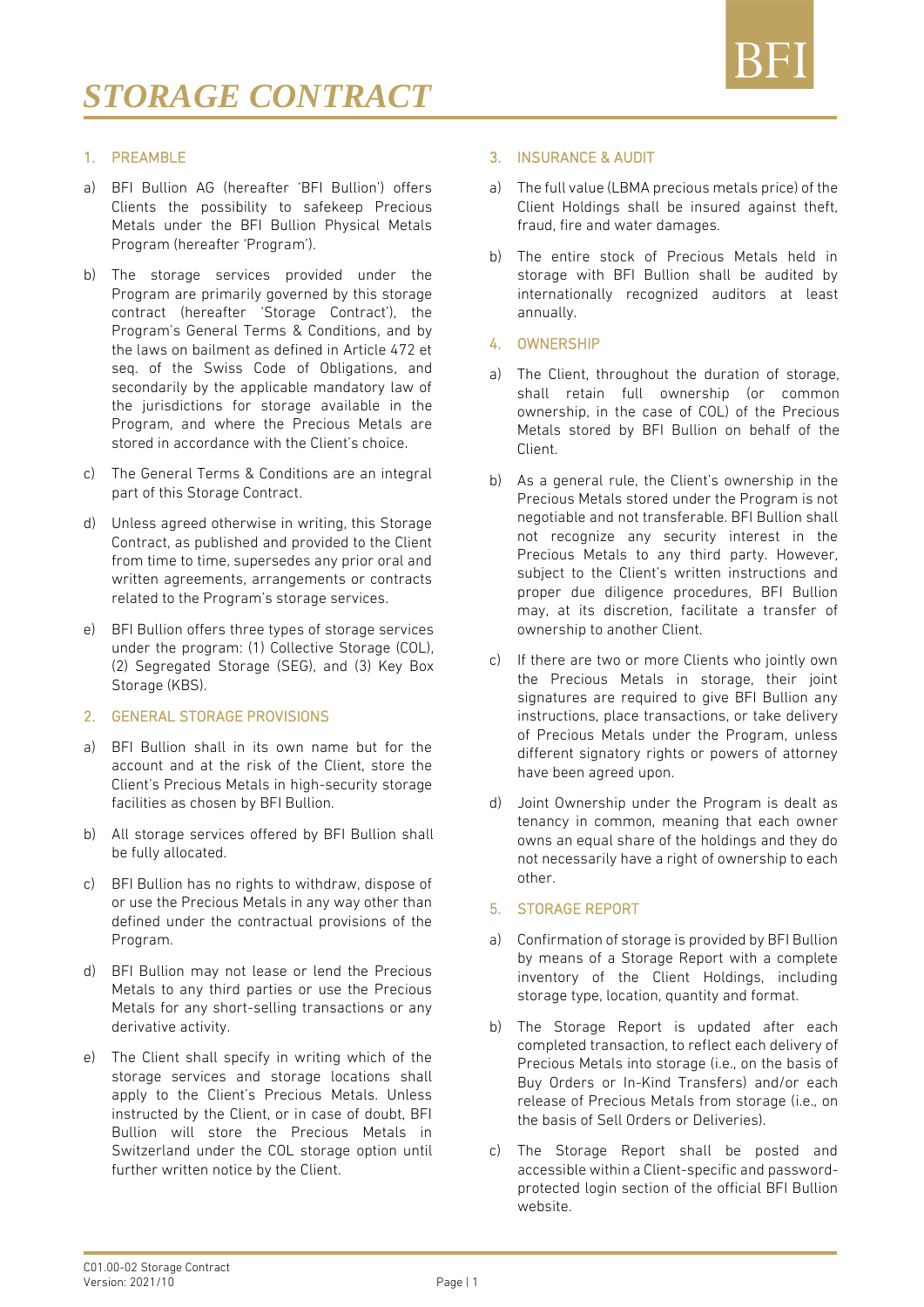

#### 6. STORAGE FEES

- a) BFI Bullion shall have the right to charge Storage Fees as agreed and published in the Fee Schedule from time to time.
- b) By default, invoicing shall occur in the denomination of the Client Reference Currency, and at the beginning of each year; such annual Storage Fees will be payable within 30 days of invoicing by wire transfer or credit card.
- c) Storage Fees cover all costs related to safekeeping the Client Holdings, including the costs of insurance, auditing, and customs.
- d) Storage Fees are calculated based on the prorated average value (published London PM Fix pricing) and total days in storage applicable to the Client's Precious Metals in storage.
- e) Any costs related to the payment of Storage Fees, as well as any costs related to currency conversions in the course of paying Storage Fees, shall be borne by the Client.
- f) In case of the Client's failure to pay Storage Fees on time, BFI Bullion shall have a lien and/or security interest on and shall be authorized to sell, at its discretion, a sufficient quantity of the Client's Precious Metals to cover the Storage Fees due. Any residual proceeds that result from such liquidation of Precious Metals and payment of Storage Fees (less any applicable fees) shall be paid promptly to the Client Reference Account.
- g) In the event of liquidation or delivery of Client Holdings, any fees owed to BFI Bullion shall become due and payable immediately.
- h) BFI Bullion furthermore retains the right to withhold a delivery of Client Holdings or to withhold other services in order to secure payment of fees due, on the basis of the lien and/or security interest stipulated above and in the General Terms & Conditions or otherwise by invoking pertinent rights or remedies in accordance with the applicable law.
- BFI Bullion shall under no circumstances be held liable for any losses or damages that may result from blocking a delivery or liquidating Precious Metals to cover any fees, nor from any negative currency effects due to such circumstances.

#### 7. SPECIAL COL PROVISIONS

- a) The special provisions defined in this section are particular to the Collective Storage (COL) service and, in case of contradiction, shall supersede any other provisions.
- b) The Client, under this storage option, expressly authorizes BFI Bullion to mix and store precious

metals of the same kind and quality collectively according to Article 484 of the Swiss Code of Obligations and acknowledges the Client's understanding that no specifically identifiable bars or coins are owned, but that the Client owns a specific quantity of a specific type (format) of bullion bars and/or coins.

c) COL therefore refers to a storage service under which Client's Precious Metals of a certain format and quality are kept in storage together with equal (interchangeable) Precious Metals of other Clients and grouped and stored collectively.

#### 8. SPECIAL SEG PROVISIONS

- a) The special SEG provisions defined in this section are particular to the SEG service and, in case of contradiction, shall supersede any other provisions.
- b) BFI Bullion's Segregated Storage service (SEG) refers to the service under which Client Holdings held in storage under the Program are physically separated from the Holdings of other Clients and are stored in a segregated and specified storage location.
- c) A detailed Inventory List of the Client Holdings is made available to the Client. This Inventory List, where applicable, shall include the serial numbers for the Client's bars held in storage.

#### 9. SPECIAL KBS PROVISIONS

- a) The special provisions defined in this section are particular to the Key Box Storage (KBS) service and, in case of contradiction, shall supersede any other provisions.
- b) BFI Bullion's Key Box Storage service refers to the service under which Clients have the possibility of placing and storing bullion and nonbullion Precious Metals, i.e. semi-numismatic or numismatic formats (hereafter 'Collectibles'), into one or more locked and sealed metal storage boxes.
- c) The metal storage boxes (hereafter 'Key Box(es)') are purchased by the Client and come with a lock and two keys for which the Client shall be solely responsible.
- d) BFI Bullion accepts no responsibility for the keys once delivered to the Client, and BFI Bullion rejects any liability linked to any possible ramifications derived from lost, stolen, or damaged keys.
- e) Once a Key Box is locked and accepted into storage, it cannot be opened or removed by anyone but the Client or a person authorized by the Client on the basis of a written power of attorney. Consequently, under KBS, BFI Bullion is